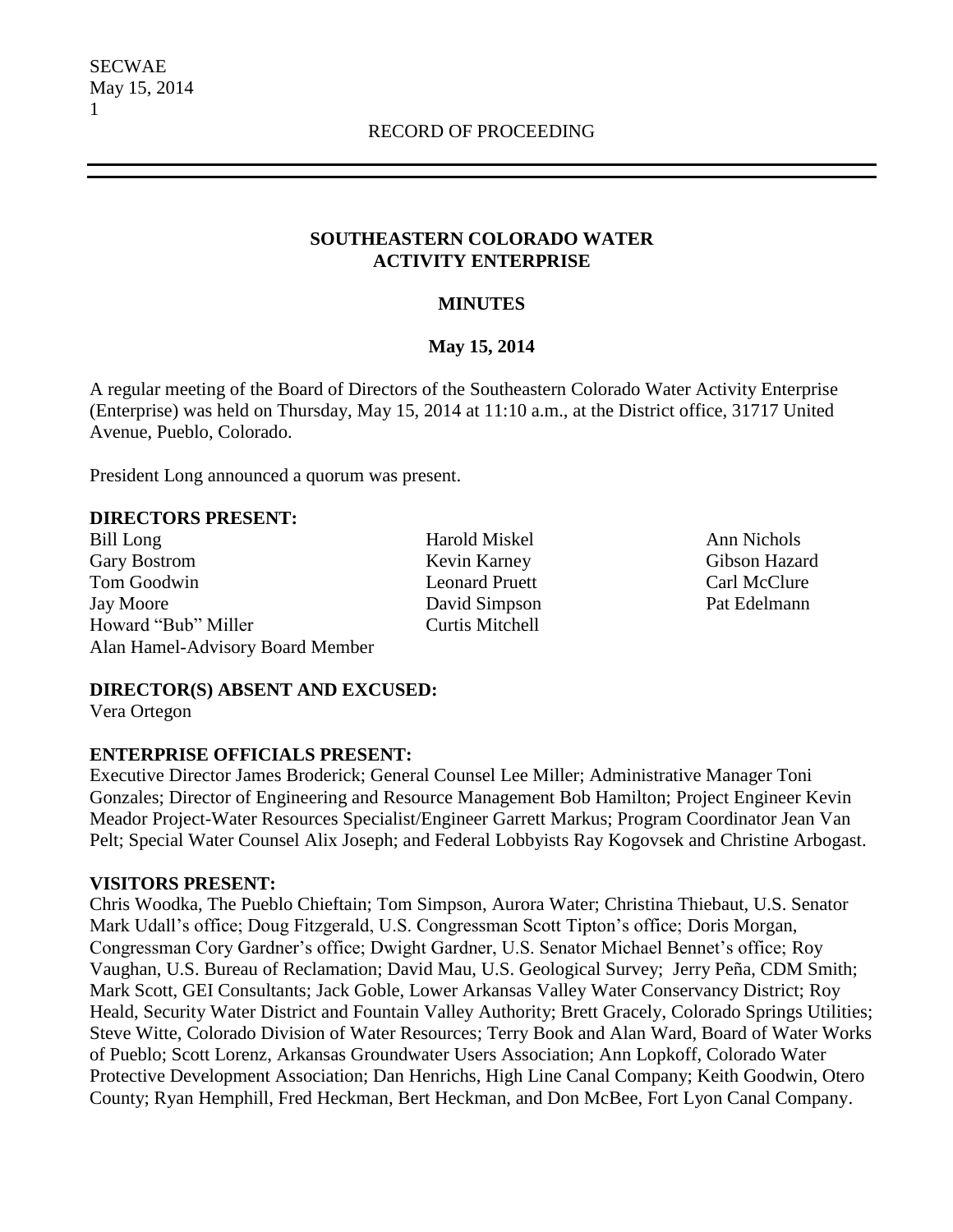#### **APPROVAL OF MINUTES:**

President Long said the minutes of the April 17, 2014 Board meeting were posted to the Board website for review, and if there were any corrections or additions. Hearing none, Mr. Pruett moved, seconded by Dr. Moore, to approve the minutes. Motion unanimously carried.

### **FINANCE COMMITTEE REPORT:**

Treasurer Nichols reported the financial statement for April 2014 was posted to the Board website for review. Treasurer Nichols moved, seconded by Mr. Goodwin, for acceptance of the April 2014 financial statement and payment of the May 2014 bills. Motion unanimously carried.

#### **CONSENT ITEMS:**

None

### **PRESENTATIONS:**

#### FEDERAL LEGISLATION

Christine Arbogast reported on Tuesday, May 13, 2014 the Senate Energy and Natural Resources Committee held the confirmation hearing for Commissioner of Reclamation nominee Estevan Lopez of New Mexico. It went smoothly and Chairwoman Landrieu and Ranking member Murkowski stated that the committee would vote on the nominations in the near future.

Prior to the hearing, Senator Udall, who is a member of the committee, had a meeting with Mr. Lopez to discuss Colorado Reclamation issues including the Arkansas Valley Conduit (AVC). He urged the Commissioner to fight for the necessary funding in the next few years to move the project into construction status.

Both Senators Udall and Bennet are in an engagement process with administration officials at the Department of the Interior and the Office of Management and Budget, urging support for the needed funding in FY '16, given that that budget process is now underway. Along with Congressmen Gardner and Tipton, the Senators are working on funding levels for FY '15 for the Reclamation appropriations account. The District is fortunate to have, and are grateful for, the strong bipartisan support for the project.

The Energy and Water Development Appropriations ubcommittees in both the House and the Senate have indicated plans to mark up their FY '15 legislation between Memorial Day and the Fourth of July; this amid many pledges from leadership and committee chairs to follow the formal appropriations process of passing and enacting individual bills. And again, all four of Colorado's delegation representing the AVC area are fully engaged in that process.

The EPA formally issued its proposed rule on the Clean Water Act. In numerous hearings on Capitol Hill, Administrator McCarthy pledged to work with Congress and interested parties to reach agreement on how to clarify the reach of the Act and the definition of "waters of the United States."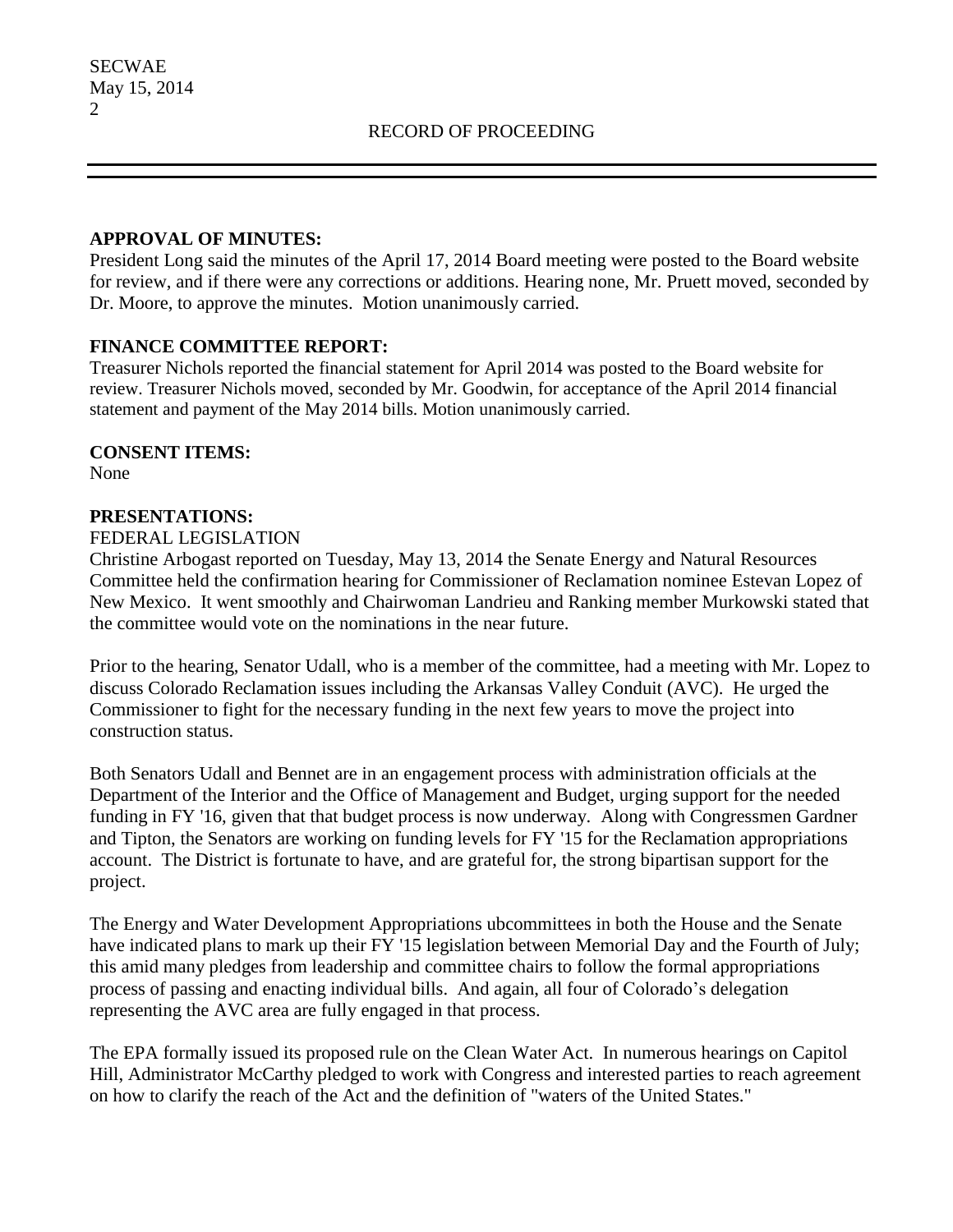There are numerous actions taking place: proposals to extend the comment period an additional 90 days; proposals to return the rule to the agency for rewrite; appropriations riders to deny funding for any further activity or implementation of the proposed rule, and congressional hearings. A hearing in the House Transportation and Infrastructure 's Water Subcommittee was scheduled and postponed. It is tentatively rescheduled for June 11, 2014.

Colorado is actively engaged in this discussion through the National Water Resources Association (NWRA), Mark Pifher has been invited to testify at the hearing and his testimony reflects the active outreach of NWRA to the committee on this and other issues.

The recently enacted farm bill included a reorganization of conservation programs. It included an expansion of regional "landscape" or broadbased conservation efforts like those previously undertaken in the Chesapeake Bay and Everglades areas. The Secretary will be designating eight areas of critical concern. It is expected that many of them will be the existing large scale efforts, but that two new ones will be added. There is an effort underway to designate the entire Colorado River basin as one of the eight. It is our understanding that this is primarily driven by Lower basin large metropolitan interests, but we are working to get additional information. The designations are expected to be made yet this month, although that timeline could slip.

# AVC AND EXCESS CAPACITY MASTER CONTRACT UPDATE

Jean Van Pelt reported:

- Reclamation continues to progress on the surveys and the surveys should be completed by the end of September 2014
- District staff met with Bob Leach who represents Scanio Family and Reclamation regarding the AVC route
- The Board was provided an updated map of the AVC route
- District staff has been working on the Regional Conservation Plan.

Mr. Hamel said the Colorado Water Conservation Board will be on a tour, and that the AVC and hydro project update will be presented to them. He said there is still \$60 million reserved for the AVC.

# **ACTION ITEMS:**

# ALLOCATION OF PROJECT WATER

Mr. Hamilton presented a PowerPoint reviewing the following:

- Fry-Ark Collection System Area Snowpack, Snow Water Equivalent (SWE) May 15, 2014
- Upper Arkansas Basin Snowpack Snow Water Equivalent (SWE) May 15, 2014
- Colorado's Surface Water Conditions
- Allocation Calculations
- Forecasted 2014 Imports of 64,000 Acre-feet
- Price for Project Water 2014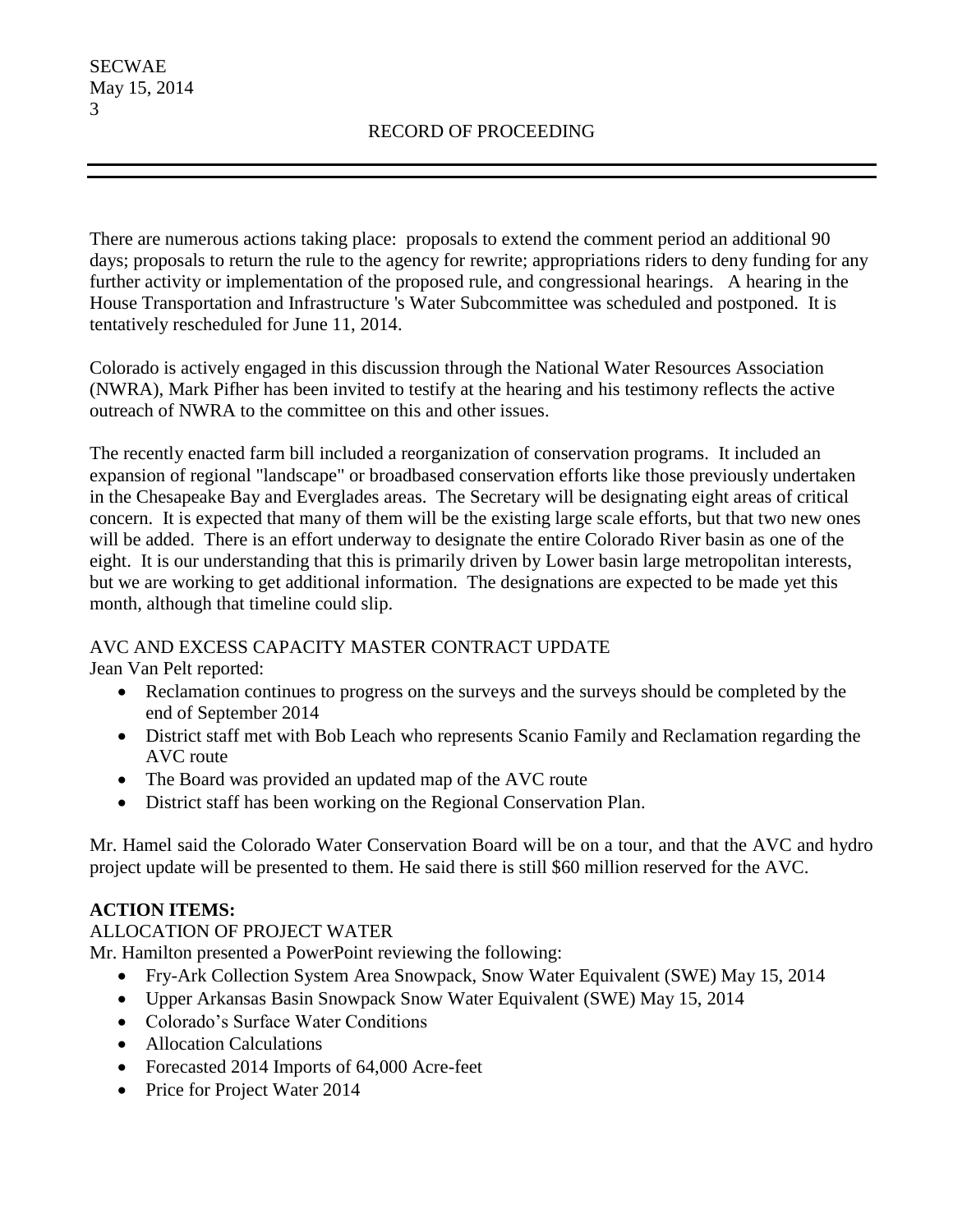Reclamation has forecasted, based on the higher than average snowpack, there will be 64,040 acre-feet (AF) of imports. District staff is using 51,985 AF as the net forecasted amount. The below charts show the allocation of each entity:

| 2014 Municipal Project Water Allocation |                   |  |
|-----------------------------------------|-------------------|--|
|                                         |                   |  |
| <b>Pueblo</b>                           | <b>Allocation</b> |  |
| <b>Entity</b>                           | AF                |  |
| Board of Water Works of Pueblo          | 0                 |  |
|                                         |                   |  |
| <b>Fountain Valley Authority (FVA)</b>  | <b>Allocation</b> |  |
| <b>Entity</b>                           | AF                |  |
| Colorado Springs Utilities with Payback | 9,000             |  |
| Fountain                                | 3,000             |  |
| Security                                | 1,900             |  |
| <b>Stratmoor Hills</b>                  | 1,261             |  |
| Widefield                               | 1,200             |  |
| <b>Total to FVA</b>                     | 16,361            |  |
|                                         |                   |  |
| <b>West of Pueblo</b>                   | <b>Allocation</b> |  |
| <b>Entity</b>                           | AF                |  |
| Acres of Ireland                        | 8                 |  |
| Buena Vista, Town of                    | 200               |  |
| Canon City, City of                     | 175               |  |
| Florence, City of                       | 100               |  |
| Fremont Cty. Dept. of Transportation    | 6                 |  |
| Park Center Water District              | 200               |  |
| Salida, City of                         | 400               |  |
| <b>Upper Arkansas WCD</b>               | 1,000             |  |
| <b>Total West of Pueblo</b>             | 2,089             |  |
|                                         |                   |  |
| <b>Others</b>                           | <b>Allocation</b> |  |
| <b>Entity</b>                           | AF                |  |
| Manitou Springs, City of                | 182               |  |
| Pueblo West Metro District              | 177               |  |
| <b>Total Other</b>                      | 359               |  |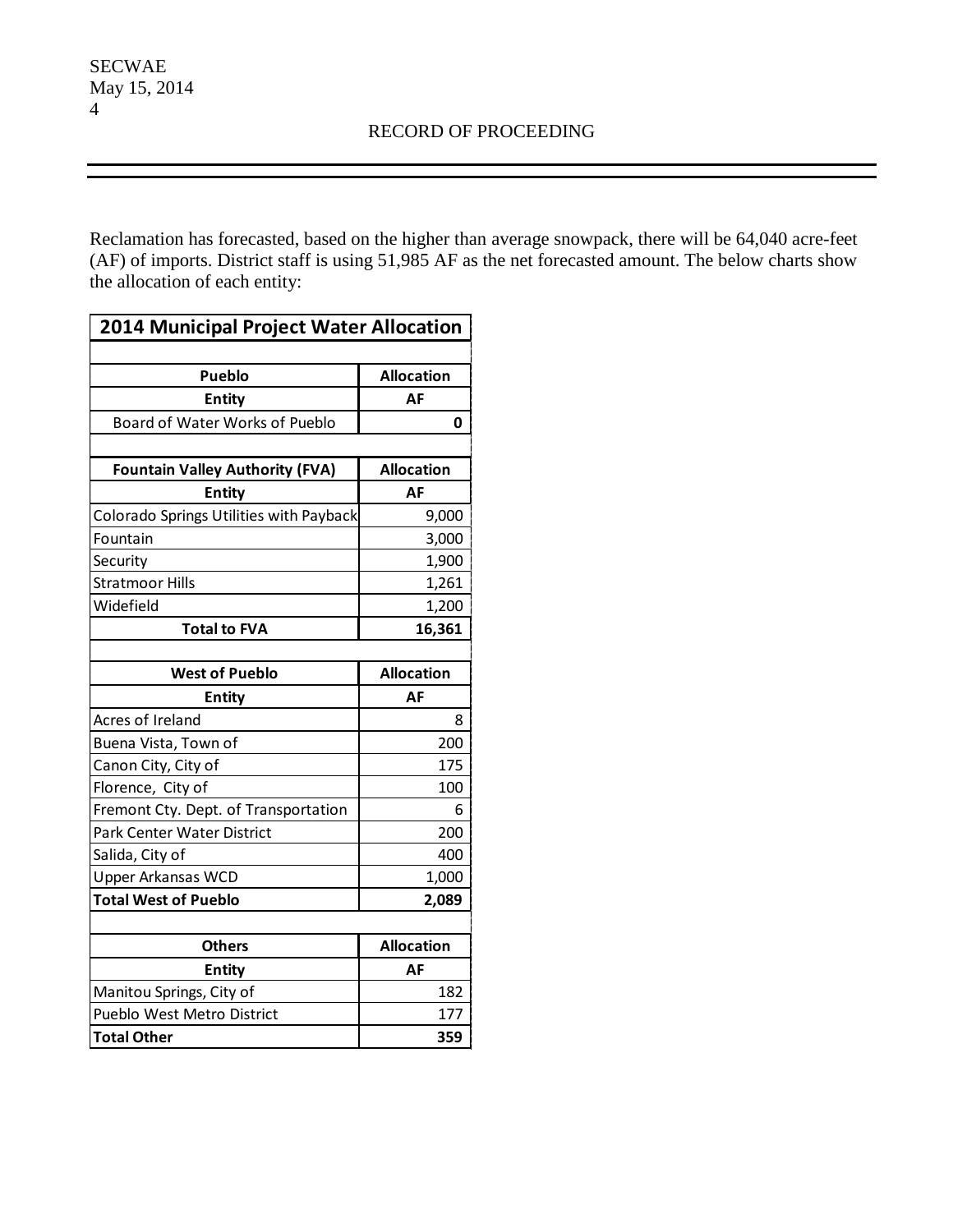SECWAE May 15, 2014 5

# RECORD OF PROCEEDING

| <b>East of Pueblo</b>                   | <b>Allocation</b> |
|-----------------------------------------|-------------------|
| <b>Entity</b>                           | AF                |
| 96 Pipeline Co.                         | 34                |
| Avondale Water & Sanitation District    | 75                |
| <b>Bents Fort Water Company</b>         | 300               |
| <b>Crowley County Water Association</b> | 500               |
| Crowley, Town of                        | 50                |
| Fowler, Town of                         | 500               |
| Homestead Improvement Assn.             | 12                |
| Joseph Corporation                      | 80                |
| La Junta, City of                       | 1,864             |
| Lamar, City of                          | 3,000             |
| Las Animas, City of                     | 300               |
| Manzanola, Town of                      | 100               |
| May Valley Water Association            | 3                 |
| McClave Water Association, Inc.         | 14                |
| Olney Springs, Town of                  | 45                |
| Ordway, Town of                         | 200               |
| Rocky Ford, City of, & Hancock Water    | 1,400             |
| South Swink Water Company               | 40                |
| St. Charles Mesa Water District         | 800               |
| Sugar City, Town of                     | 110               |
| Swink, Town of                          | 125               |
| <b>East of Pueblo Totals</b>            | 9,552             |
|                                         |                   |
| <b>Total Municipal Allocation</b><br>AF | 28,361            |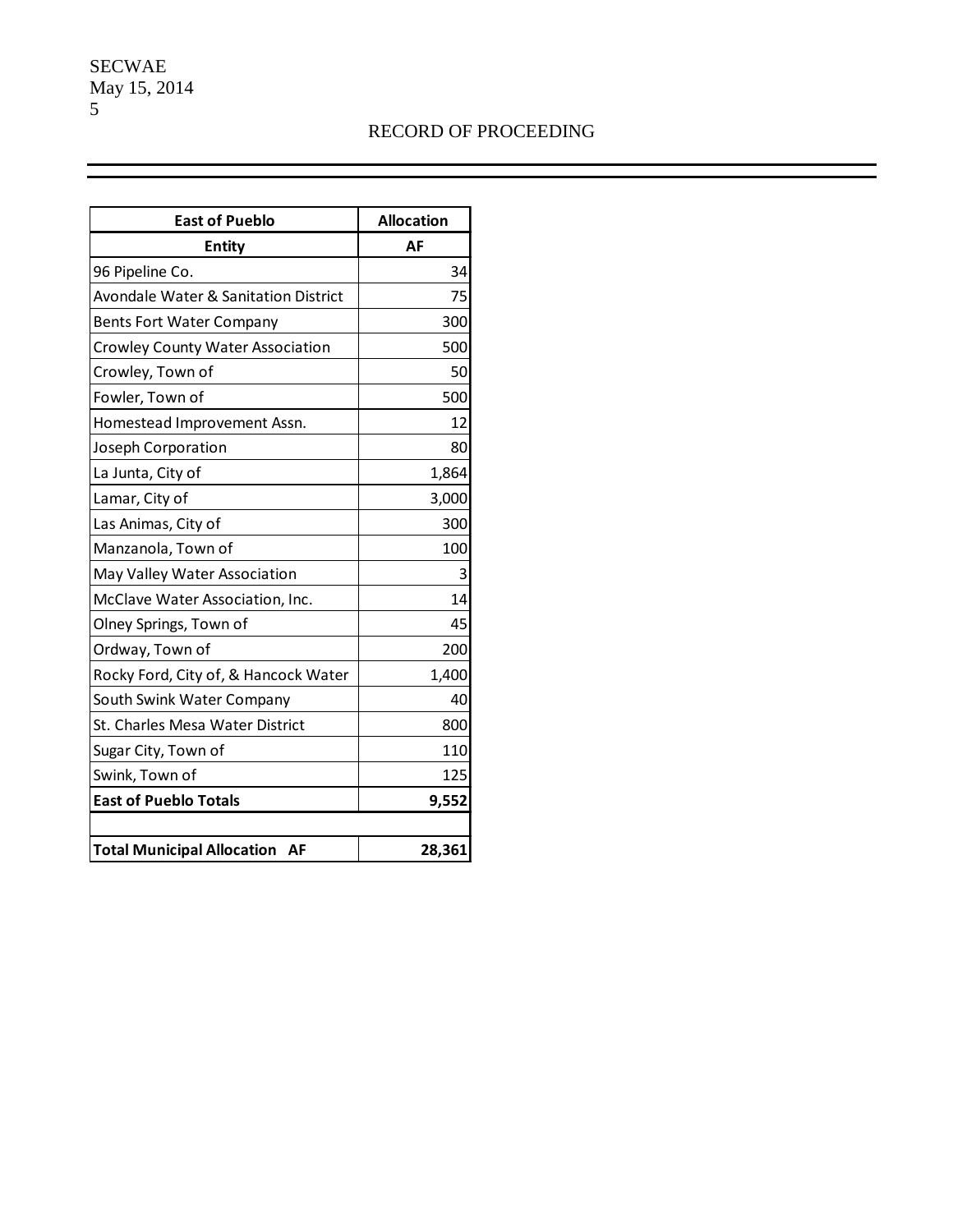| <b>2014 Ag Project Water Allocations</b> |                   |
|------------------------------------------|-------------------|
| 23,624                                   |                   |
| <b>Acre-Feet</b>                         | 2014              |
|                                          | <b>Allocation</b> |
| <b>Entity or Ditch</b>                   |                   |
|                                          | of 23,624<br>AF   |
| <b>Banister Ditch</b>                    |                   |
| <b>Beaver Park Water</b>                 | 50                |
| Bessemer Irrigation Ditch Co.            | 2,989             |
| Cactus Ditch                             | 8                 |
|                                          |                   |
| Canon City & Oil Creek Ditch             |                   |
| Canon Heights Irrigation & Res.          | 133               |
| Catlin Canal Co.                         | 2,263             |
| Cherry Creek Farms                       | 2                 |
| Collier Ditch                            | 103               |
| Colorado Canal                           | 550               |
| DeWeese Dye Reservoir                    | 176               |
| Ewing Koppe Ditch                        | 1                 |
| Excelsior irrigating Co.                 |                   |
| Fort Lyon Canal Co.                      | 9,619             |
| <b>Frost Livestock</b>                   | 52                |
| Garden Park and Terry Ditch              | 27                |
| Clark Hanna, Hanna Ranch #14             |                   |
| Hanna Ranches Inc.                       |                   |
| Herman Klinkerman Ditch                  |                   |
| Highline Canal Co.                       | 3,477             |
| Holbrook Mutual Irrigation Co.           | 2,536             |
| Las Animas Consolidated                  |                   |
| Michigan Ditch                           |                   |
| Otero Ditch                              | 548               |
| Oxford Farmers Ditch Co.                 | 844               |
| Potter Ditch                             | 11                |
| Reed & BLSH                              |                   |
| <b>Riverside Dairy</b>                   | 10                |
| Saylor-Knowles Seep Ditch                |                   |
| Steele Ditches (HR & MW)                 |                   |
| Sundance Investment                      | 120               |
| Titsworth Ditch 0 per T. Goodwi          |                   |
| Ward, Charles D.                         | 1                 |
| West Maysville Ditch                     | 2                 |
| Wood Valley Ditch                        | 102               |
| Totals                                   | 23,624            |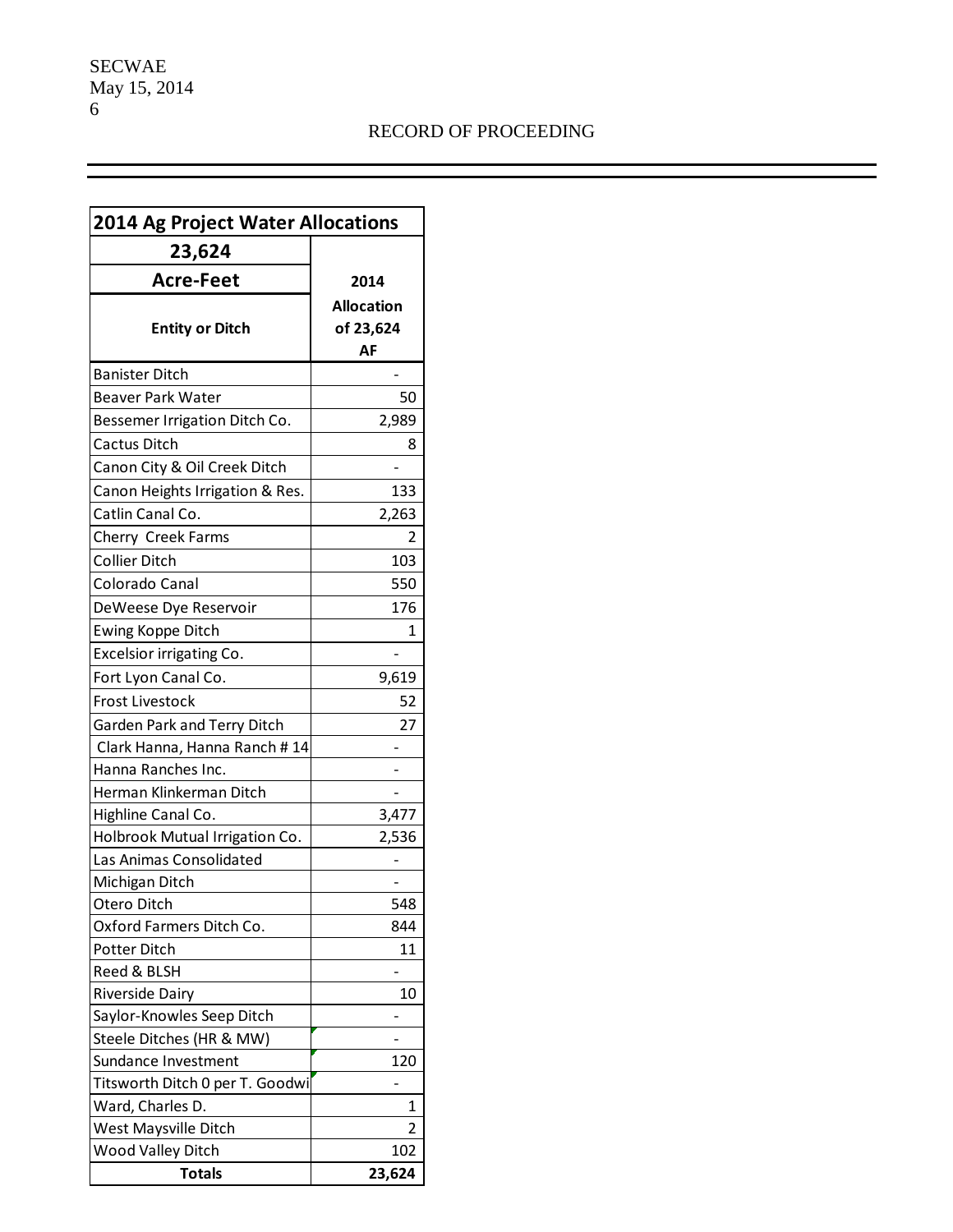Mr. McClure moved, seconded by Dr. Moore, the Board allocate 51,985 AF of Project water based on Reclamation's May 1, 2014 forecast. These allocations would be based on the percentages and requests shown in in the charts, for M&I and Agriculture, and as was done in the past four years, making eighty percent (80%) of the allocation available to M&I and Ag entities following payment for 100 percent (100%) of the allocation, the remaining twenty percent (20%) would be made available no later than July 18, 2014. If any portion of the twenty (20%) of allocated water is not available to the entities at that time, that portion of their water payments will be refunded. Motion unanimously carried.

# CREATION OF A FIRST RIGHT OF REFUSAL PILOT PROJECT FOR THE ALLOCATION OF PROJECT WATER RETURN FLOWS AND THE ALLOCATION OF PROJECT WATER RETURN FLOW

Mr. Hamilton presented a PowerPoint presentation reviewing the following:

- Fort Lyon Canal Company Allocation Distribution and Return Flow Calculations
- Divide the Return Flows from the Fort Lyon Only Lands Between Rule 10 and Rule 14
- Rule 10 Use

Mr. Hamilton reported the Allocation Committee has discussed the allocation of return flows at every meeting this year. The primary subject has been "How does the District address the Agricultural First Right of Refusal (First Right)". In 2013, the Fort Lyon Canal Company (FLCC) exercised its First Right requesting 300 AF of return flows they generated, because the request was small the Enterprise was easily able to allocate their request. In 2014, the FLCC told staff they were going to exercise their First Right for all return flows they generate. Board President Bill Long, Jim Broderick, and Bob Hamilton met with the full FLCC Board of Directors and discussed the complexities of the issues involved. As a result of these discussions and Committee meetings, the Allocation Committee recommends the development of a "Pilot Project" in conjunction with the FLCC to address the allocation of agricultural return flows to ditch companies exercising their First Right for the return flows they generate.

The Allocation Committee voted to recommend the Board allocate the return flows FLCC generates to be used for Rule 10 Plans of the "Compact Rules Governing Improvements to Surface Water Irrigation Systems in the Arkansas River basin in Colorado", and Rule 14 Plans of the "Amended Rules and Regulations Governing the Diversions and Use of Tributary Ground Water in the Arkansas River basin, Colorado." And specifically:

- 1. Allocate the 2014 return flow the FLCC generates to be used 42.4 percent for Rule 10 and 57.6 percent for Rule 14 Plans for lands under the FLCC system, and;
- 2. Direct staff to create a team of involved entities, including the Division Engineer's Office, to annually evaluate each previous year's operation and results beginning with the 2014 Plan Year and running through the 2018 Plan Year, and;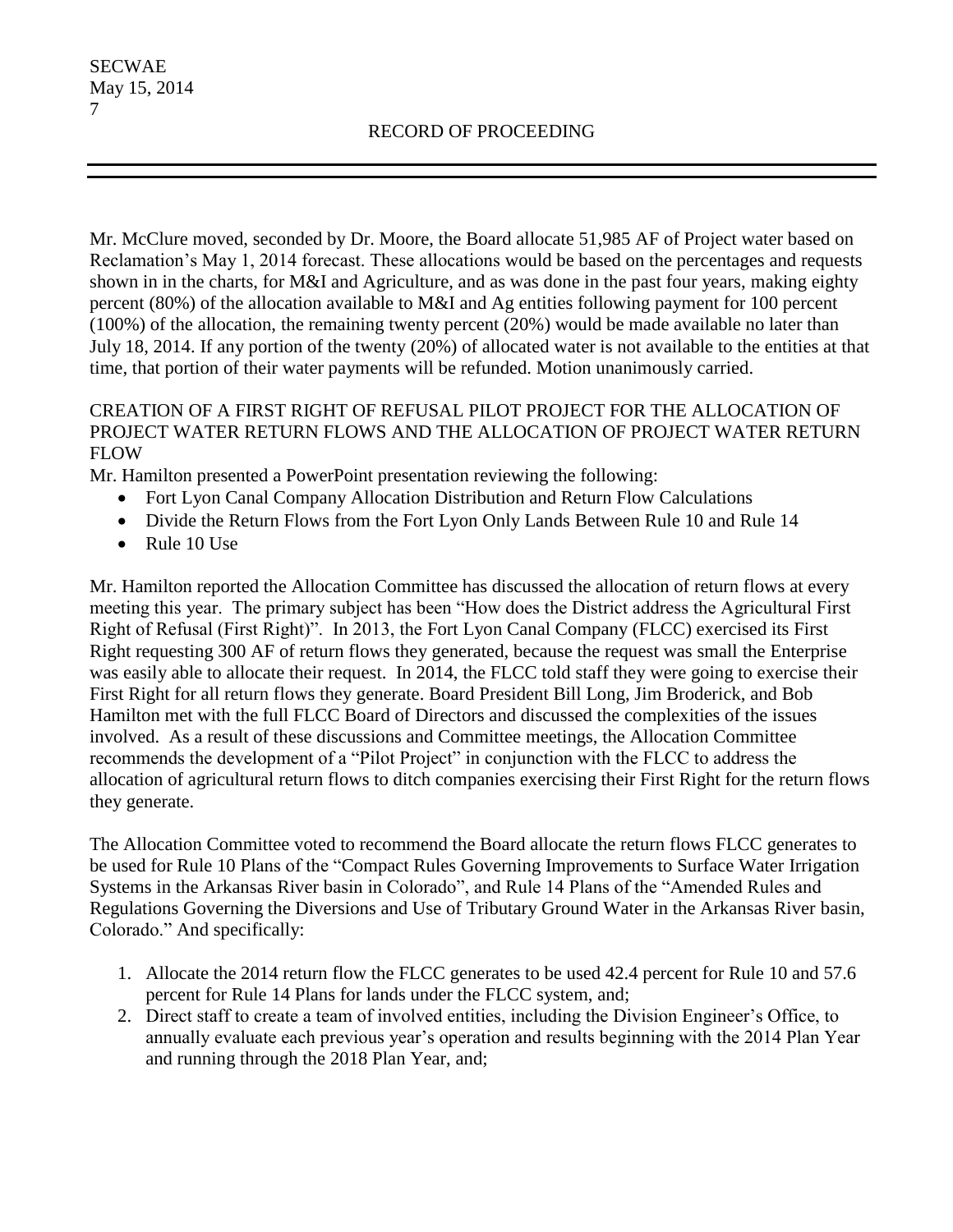- 3. FLCC will use up to the full Rule 10 return flow allocation to meet the 2014 Rule 10 demands on a "Time Forward" basis and these return flows cannot be used for previously incurred "Lagged" return flows which must be replaced by the Lower Arkansas Valley Water Conservancy District (LAVWCD), and;
- 4. Any Rule 10 return flows not needed to meet the Rule 10 demands will be transferred to the Rule 14 Plans/Accounting, and
- 5. FLCC will make arrangements necessary with the well augmentation groups, the LAVWCD, and the Division Engineer's Office for accounting and distribution of these return flows to the Rule 10 and Rule 14 Plans.

The Allocation Committee also voted to recommend the Board allocate return flows as presented in the below chart.

| <b>2014 Ag Return Flows Allocations</b> |                                     |
|-----------------------------------------|-------------------------------------|
| 8,033                                   |                                     |
| <b>Acre-Feet</b>                        | 2014                                |
| <b>Entity or Ditch</b>                  | <b>Allocation</b><br>of 8,033<br>ΑF |
| Entity                                  | <b>Allocation AF</b>                |
| AGUA                                    | 653                                 |
| <b>Banister Ditch</b>                   | 78                                  |
| Catlin Canal Co.                        | 112                                 |
| <b>Collier Ditch</b>                    | 14                                  |
| <b>CWPDA</b>                            | 2,915                               |
| <b>Excelsior Irrigating Co.</b>         | 191                                 |
| Ft. Lyon Canal Co.                      | 3,264                               |
| Hanna Ranches, Inc.                     | 15                                  |
| Herman Klinkerman Ditch                 | 89                                  |
| Las Animas Consolidated                 | 107                                 |
| LAWMA                                   | 441                                 |
| Oxford Farmer's Ditch Co.               | 129                                 |
| Steele Ditches (HR &MW)                 | 25                                  |
| <b>Total Ag Return Flows</b>            | 8,033                               |

Mr. McClure moved, seconded by Mr. Howard "Bub" Miller, the Pilot Project be developed in cooperation with the Fort Lyon Canal Company to address the allocation of Agricultural Fryingpan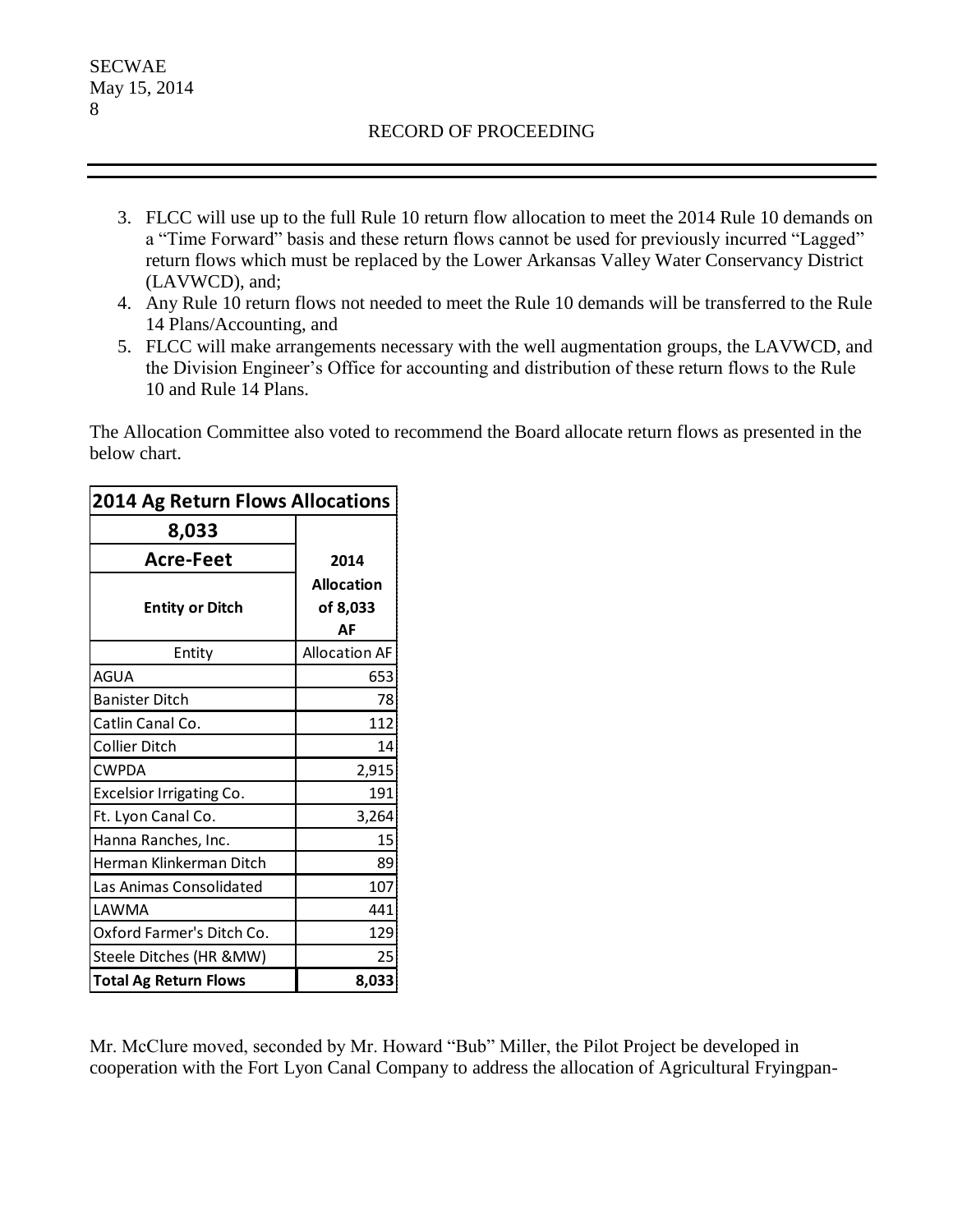Arkansas Project water return flows to ditch companies that exercise their "First Right of Refusal" for the return flows they generate, and;

The Board allocate the return flows the FLCC generates to be used for Rule 10 Plans of the "Compact Rules Governing Improvements to Surface Water Irrigation Systems in the Arkansas River basin in Colorado", and Rule 14 Plans of the "Amended Rules and Regulations Governing the Diversions and Use of Tributary Ground Water in the Arkansas River basin, Colorado." specifically:

- 1. Allocate the 2014 return flow the FLCC generates to be used 42.4 percent for Rule 10 and 57.6 percent for Rule 14 Plans for lands under the FLCC system, and;
- 2. Direct staff to create a team of involved entities, including the Division Engineer's Office, to annually evaluate each previous year's operation and results beginning with the 2014 Plan Year and running through the 2018 Plan Year, and;
- 3. FLCC will use up to the full Rule 10 return flow allocation to meet the 2014 Rule 10 demands on a "Time Forward" basis and these return flows cannot be used for previously incurred "Lagged" return flows which must be replaced by the Lower Arkansas Valley Water Conservancy District (LAVWCD), and;
- 4. Any Rule 10 return flows not needed to meet the Rule 10 demands will be transferred to the Rule 14 Plans/Accounting, and
- 5. FLCC will make arrangements necessary with the well augmentation groups, the LAVWCD, and the Division Engineer's Office for accounting and distribution of these return flows to the Rule 10 and Rule 14 Plans, and;

The Board allocate 8,033 acre-feet (AF) of agricultural return flows based on the allocation of 23,622 AF of Agricultural Project water and Municipal return flows. And as was done in the past four years, making eighty percent (80%) of the allocation available to M&I and Ag entities following payment for 100 percent (100%) of the allocation, the remaining twenty percent (20%) would be made available no later than July 18, 2014. If any portion of the twenty percent (20%) of allocated water is not available to the entities at that time, that portion of their water payments will be refunded. Motion unanimously carried.

# APPLICATION FOR EXCHANGE OF PROJECT WATER RETURN FLOWS, APPROVAL OF STIPULATION (Case No.01CW151)

Ms. Joseph reported Case No. 01CW151 is the District's pending application for an appropriative right of exchange into Pueblo Reservoir for return flows generated from the Municipal and Agricultural use of Fryingpan-Arkansas Project water ("Fry-Ark return flows") from below Pueblo Reservoir. The District has entered into Court-approved stipulations with all Opposers except Catlin.

Catlin's primary objection has been to the District's claimed exchange of agricultural return flows. The Agricultural return flows that the District seeks to exchange are Fry-Ark return flows generated from the use of Project water for Agricultural irrigation purposes that accrue to the Arkansas River below Pueblo Reservoir. These return flows are not delivered to the Arkansas River at a defined point by means of a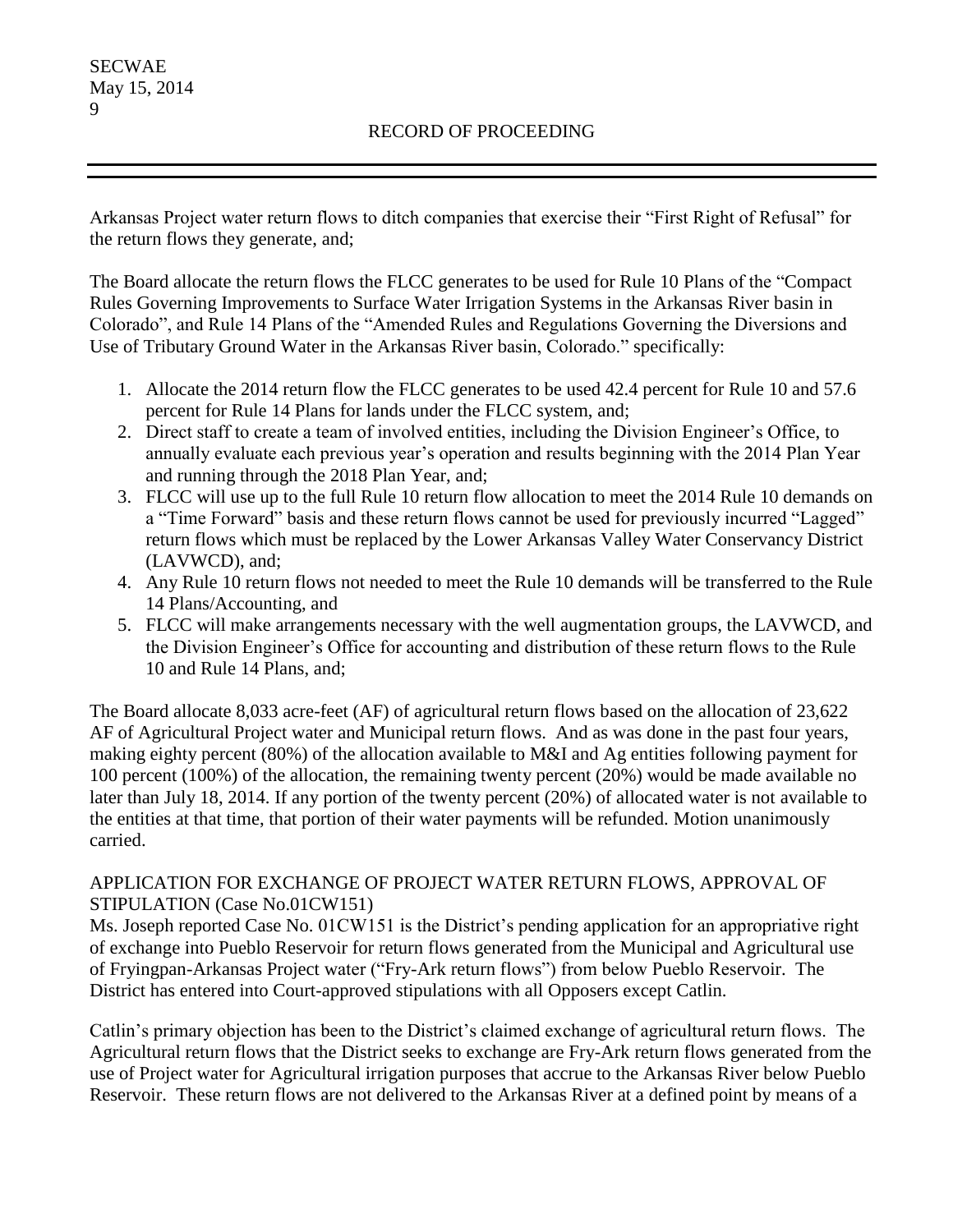structure or facility. Rather, they accrue to the river as a natural result of their use through surface return and groundwater percolation. The Division Engineer accounts for the amount, timing and location of agricultural Fry-Ark Return Flows. The District sells a substantial portion of agricultural Fry-Ark return flows for well augmentation and replacement purposes within District boundaries. However, at times there is a surplus of agricultural Fry-Ark return flows accruing to the Arkansas River beyond the amount sold or repurchased for well augmentation. The District seeks to exchange these surplus agricultural Fry-Ark return flows into Pueblo Reservoir with a 1996 appropriation date in this case.

Catlin has claimed the District's proposed exchange of Agricultural Fry-Ark return flows is prohibited by the District's 1989 Stipulation with the Arkansas Valley Ditch Association (AVDA) and others. To resolve this dispute with Catlin, special water counsel filed a motion for determination of question of law (Rule 56 Motion) in 2013, asking Judge Schwartz to hold that the 1989 Stipulation does not prevent the exchanges of Fry-Ark return flows claimed in this case. The Court ruled that the 1989 Stipulation only applies to the District's 1939 priority exchanges, and does not limit the exchanges claimed in the current Case No. 01CW151. The Court's Order granting the District's Rule 56 Motion denies Catlin's primary argument that the 1989 Stipulation prohibits the District from ever exchanging Agricultural Fry-Ark return flows, in this case or otherwise. The only way Catlin can revive this argument is by appealing the Court's Order. This settlement stipulation with Catlin allows the District to operate the Agricultural Fry-Ark return flow exchanges as originally proposed by the District.

By agreeing to this Stipulation, the District is not agreeing to anything that is has not already agreed to with AVDA. Unlike the Stipulation with AVDA, this does not contain an agreement by Catlin not to assert the 1989 Stipulation applies to certain exchanges. With the Court's Order saying that the 1989 Stipulation only applies to the 1939 Priority, and not other exchange claims, special water counsel believe this provision is unnecessary.

At the April 17, 2014 Board meeting, it was unsure what Catlin's counsel would do with the proposed stipulation given that the Catlin Board had met the night before the District's Board meeting. Accordingly, the Board gave Mr. Long, Mr. Broderick, and Mr. Miller the authority to negotiate a settlement subject to Board ratification. Catlin made no changes to the stipulation that was presented to the Board in April, so the Committee authorized special water counsel to execute the stipulation on behalf of the District.

Mr. Goodwin moved, seconded by Mr. Howard "Bub" Miller, to approve the Stipulation with Catlin Canal Company dated April 18, 2014. Motion unanimously carried.

RESTORATION OF YIELD (ROY), APPROVAL OF STIPULATION(S) (Case No. 06CW120) Ms. Joseph reported the applicants (also known as the ROY participants) are parties to the 2004 sixparty IGA with the City of Pueblo, which provides for the ROY participants to forego certain diversions to maintain specified flow levels on the Arkansas River through Pueblo. They can then recover the foregone yield through downstream storage, followed by exchanges to upstream storage (mainly Pueblo Reservoir) when the flows are sufficient. The application seeks appropriative rights of exchange of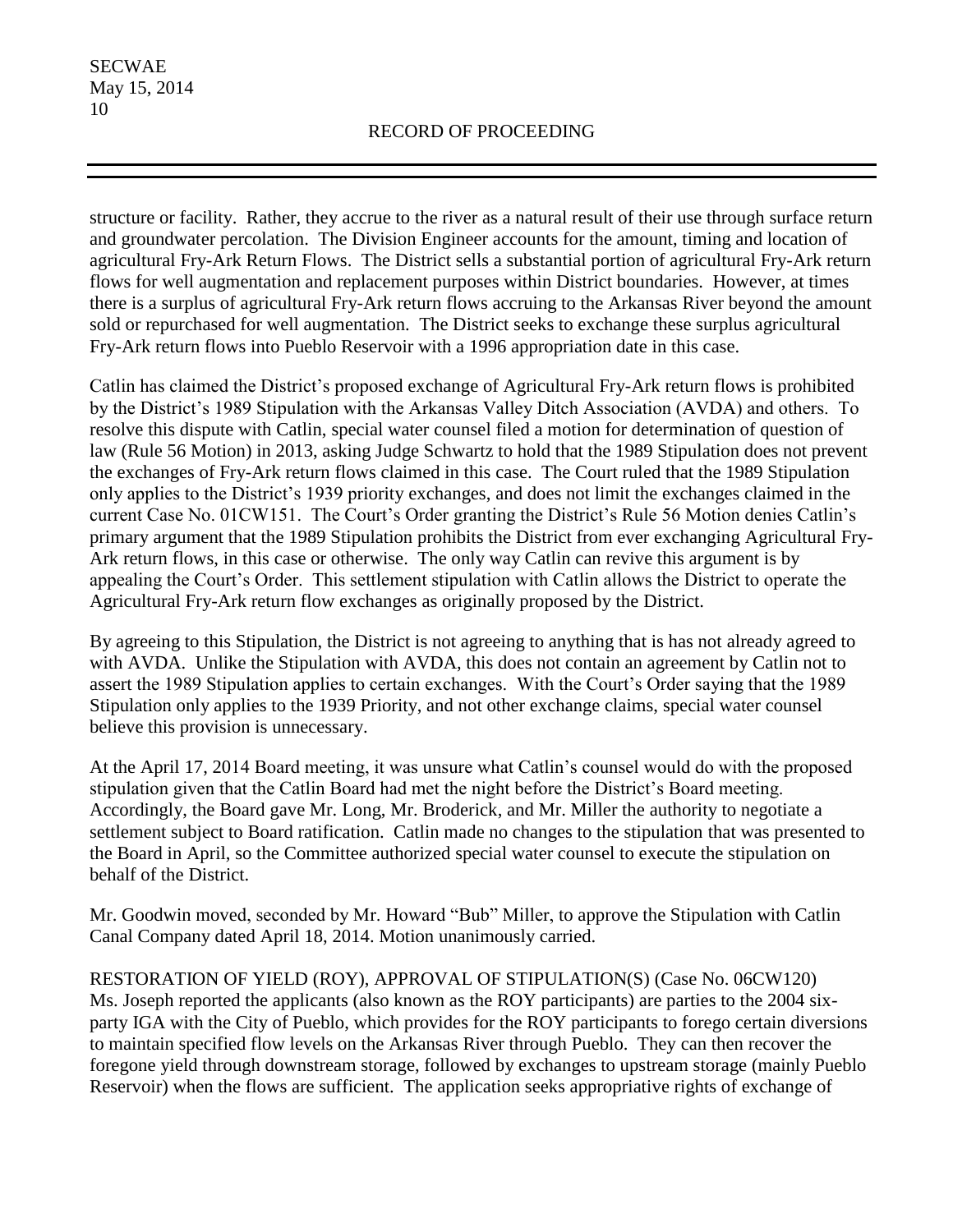Foregone Diversions (within the meaning of the six-party IGA) through the reach of the Arkansas River from its confluence with Timpas Creek, in Otero County, upstream to Pueblo Reservoir.

The co-applicants circulated a proposed decree and supplemental engineering on March 14, 2014. The application and earlier proposed decree had listed Turquoise, Twin Lakes, and Clear Creek Reservoirs as additional exchange-to points in this case, but the co-applicants removed those facilities from the March 14, 2014 proposed decree. The co-applicants' decision to remove the upstream storage facilities from this case facilitated settlement with several parties, including the proposed stipulation with Salida.

The March 14, 2014 proposed decree was provided last month, for the Board's consideration of stipulations with Canon City, Florence, and Round Mountain. It contains appropriate terms and conditions on the operation of the exchange in paragraph 15, including language on the co-applicants' use of Pueblo Reservoir in subparagraph 15.9 (the same language the District proposed to address the United States' comments). With the removal of the upstream facilities from the proposed decree, terms and conditions related exclusively to the exchange reach above Pueblo Reservoir were also removed from the proposed decree.

Special water counsel recommended the Board approve a standard stipulation similar to the other stipulations signed in this case. Salida has agreed to a stipulation similar to those the co-applicants have entered into with other parties, with additional language stating neither the stipulation nor the final decree will have precedential effect on future cases. If the stipulation is executed, six parties, including Salida, will have fully settled their participation in this case.

Mr. Simpson moved, seconded by Mr. Bostrom, to authorize special water counsel to execute a stipulation with Salida and the co-applicants, consenting to entry of the co-applicants' proposed ruling dated March 14, 2014. Motion unanimously carried.

# **INFORMATIONAL ITEMS:**

The Board was provided written material on the following topics, which were posted to the Board website:

AVC and Excess Capacity Master Contract Update

# **EXECUTIVE SESSION**

It was determined that there was not a need for the Board to go into Executive Session to discuss the Application for Exchange of Project Water Return Flows (Case No. 01CW151).

Mr. Miskel left the meeting at 12:03 p.m.

# **OTHER BUSINESS MATTERS:**

President Long reported the Board members had been provided a chart indicating what committees each had been assigned to, and asked if there were any concerns to the assignments, to please contact him within the next couple of weeks.